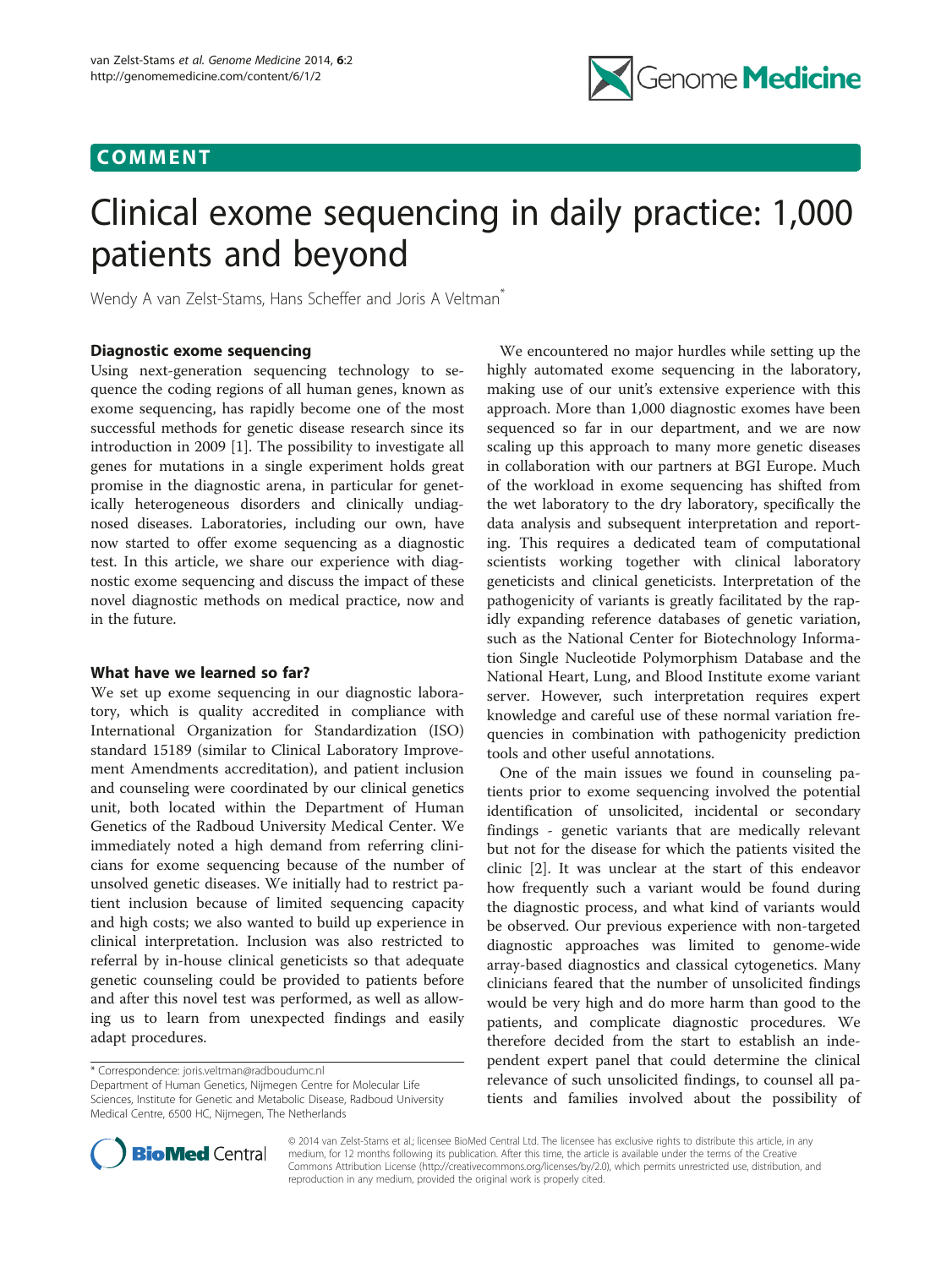unsolicited findings and consent them to being informed if the expert panel determined the findings clinically relevant, and to restrict diagnostic interpretation as much as possible to mutations in known disease-causing genes.

A list of known disease-causing genes was made for each condition tested by exome sequencing. Variants outside these genes were automatically filtered out during the data analysis. This minimized the risk of unsolicited findings and at the same time selected for exome variation that was most likely to explain a particular disease, an approach that we have used successfully for disorders like blindness, deafness, movement disorders, hereditary cancer and mitochondrial disorders. For most of the disorders studied, with the exception of microsatellite stable colorectal cancer, the diagnostic yield of exome sequencing was clearly superior to that of traditional sequential gene testing, reaching up to 52% for patients with blindness [[3](#page-2-0)]. Importantly, we learned that the phenotypic definition of a disease and associated gene list should not be too restricted, as disease genes may have a much broader phenotypic spectrum than previously reported.

For intellectual disability, which mostly occurs sporadically and for which the majority of disease genes are presently unknown, we took a different strategy. We focused on de novo mutations as well as recessive mutations occurring throughout the exome, using a patientparent trio sequencing approach [\[4](#page-2-0)]. This has resulted in a diagnostic yield of at least 16% in this well-studied patient group, with an additional 22% of patients harboring mutations predicted to be pathogenic in strong candidate genes [\[5](#page-2-0)]. This approach obviously does not restrict the analysis to genes already implicated in a particular clinical entity. It therefore also leads to a higher chance of identifying unsolicited variants such as de novo mutations in cancer predisposition genes. In our first series of 100 patients, we identified a de novo mutation in RB1, associated with retinoblastoma, in a patient with severe intellectual disability. The expert panel considered the risk of retinoblastoma to be negligible for this patient, given that he had reached the age of 8 years with no tumor occurrence, but decided that it was important to inform the parents of the small chance that a sudden, painful swelling of the limbs could be caused by an osteosarcoma and that they should consult an oncologist at the first sign of such swelling.

International discussion on the reporting of unsolicited findings has, meanwhile, intensified. The American College of Medical Genetics, among others, recommends that a limited number of medically relevant variants should be specifically sought and reported in each patient undergoing exome or genome sequencing [\[6\]](#page-2-0). We are actively involved in these discussions and agree with

recent recommendations by the European Society of Human Genetics that unsolicited genetic variants indicative of treatable or preventable health problems should be reported [\[7](#page-2-0)].

One of the major remaining issues is now to reduce the turnaround time from months to weeks, so referring clinicians can rely on exome sequencing as a rapid and robust diagnostic approach. This is now a realistic possibility because of the increased speed, throughput and quality of the latest next-generation sequencing platforms, in combination with faster data-analysis pipelines. Still, it is important to note here that current exome sequencing is far from perfect and should be further improved [\[8](#page-2-0)]. Many exons are not enriched and/or sequenced well, insertion-deletions as well as structural variation are only partially detected and homologous sequences cause problems in the correct mapping of sequencing reads. It is therefore clear that, at present, it is not the best test available to exclude pathogenic mutations in a specific gene or set of genes. If this is required, we currently recommend deep sequencing of relevant gene panels. In addition, exome sequencing is not the preferred method for the detection of other mutational mechanisms such as trinucleotide expansions or imprinting defects. Finally, Sanger sequencing validation of all clinically relevant variants is still highly recommended at this time.

## Impact of exome and genome sequencing on medical practice

Although technological improvements are essential for the widespread clinical implementation of exome sequencing, we have no doubt that these will be developed in the coming years. It will not be long before exome and, not much later, genome sequencing become standard tools in each genetic laboratory. We anticipate that it will not be too much longer before exome or genome data are available to a clinician within hours to minutes, and therefore can be used during the first clinical evaluation of a patient. This rapid availability of genomic information is crucial for genetics to play a more central role in modern medicine, as time is of primary importance in clinical decision-making. An example of this was recently given for applications of rapid whole-genome sequencing to diagnose rare genetic diseases in neonatal intensive care units [\[9](#page-2-0)].

Affordable and rapid availability of exome or genome information will also have a major impact on the role of both the clinical geneticist and the laboratory specialist. Traditionally, an important role of the clinical geneticist was to request the best genetic test for confirmation of a clinical diagnosis at the molecular level. This request was based on expert knowledge in clinical phenotyping of mostly rare genetic diseases after other medical